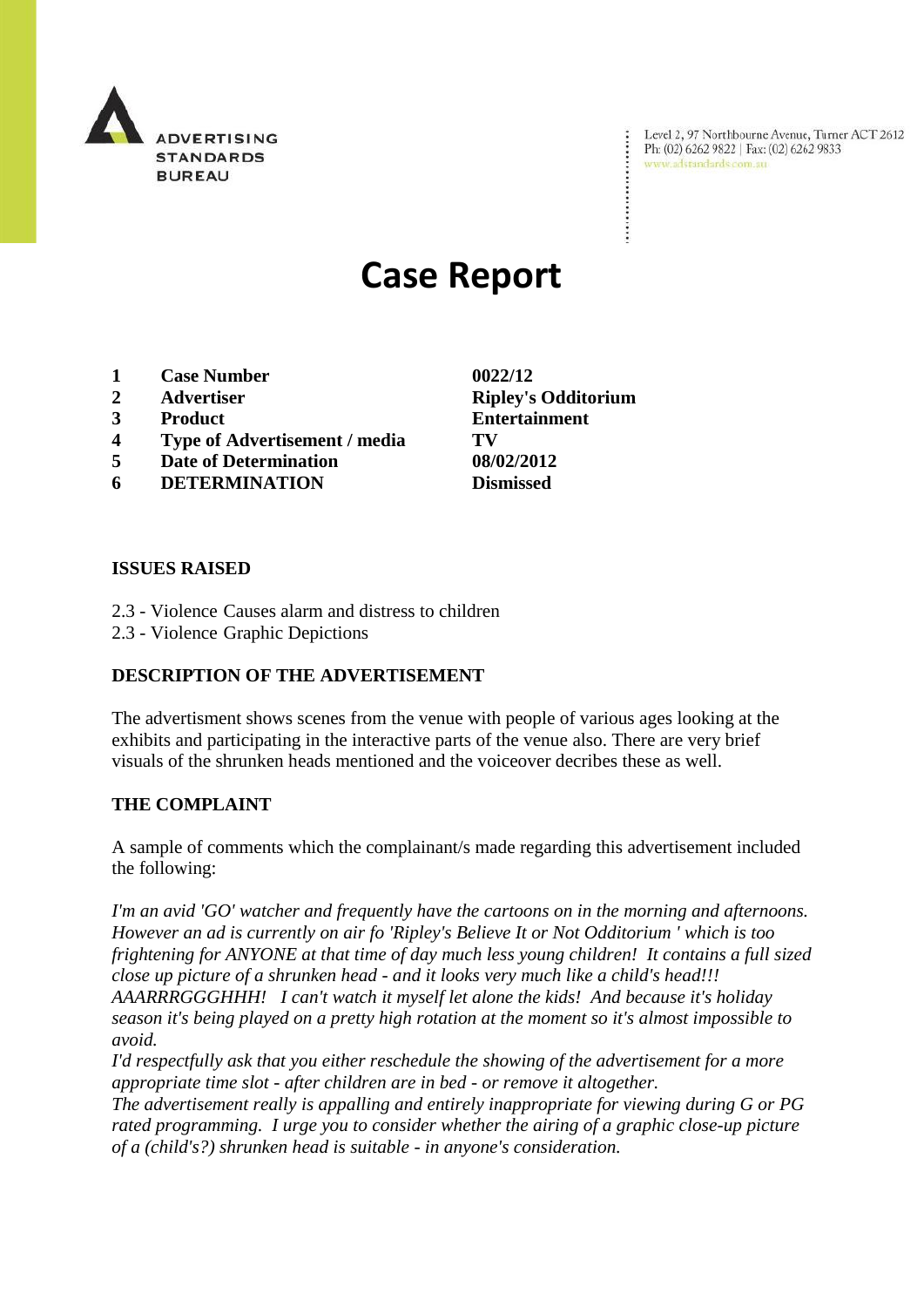*In addition to the graphic and grizzly nature of the content the entire concept of this 'House of Horrors' is culturally offensive as it relies largely on artefacts from different and ancient cultures. I'm surprised that such an exhibition can be on display much less advertised in our age of (relative) enlightenment. It certainly sends an inappropriate message to children too; that 'other' is to be mocked or ridiculed. It's nauseating and xenophobic. Thanks for your time and I look forward to hearing back from you on the outcome of this matter.*

#### **THE ADVERTISER'S RESPONSE**

Comments which the advertiser made in response to the complainant/s regarding this advertisement include the following:

*Believe it or Not! Odditorium displays both Modern and Historical Exhibits both here in Surfers Paradise and 10 other countries around the world. We display tastefully exhibits that Educate and Entertain Patrons and at all times follow the Advertising Standards and Rules with our 30 second Advertisements.The Shrunken Head mentioned in the complaint is one that is neither Racially or Culturally Offensive as they are from a cross section of our collection that give all people an idea of traditions that have been practised in centuries gone to understand the History of the World better. No one could know that it is a BOY from the Ad as they are all similar in size that is why they are Shrunken Heads. You would have to visit Ripley's to know that it is a Boy. The less than 2 seconds that it appears on the Ad would not Nauseate anyone and is a total over reaction in every way. To say that we/they Mock, Ridicule or are Xenophobic in any way is ridiculous! I believe that understanding the Past is Enlightening and Relative to our Future not the opposite. Our Exhibits like the one shown in the Advert are both Actual and Factual which challenge people worldwide to "Believe It or Not!" The Advertisement shows some of our Fun Highlights, not what could be deemed a "House of Horrors."Finally, we on an ongoing basis host School Groups of children aged 5 – 17 and we have never had complaints from either Teachers or Students in 20 years. The TV advertising schedule is completed for this season by the way.*

#### **THE DETERMINATION**

The Advertising Standards Board ("Board") considered whether this advertisement breaches Section 2 of the Advertiser Code of Ethics (the "Code").

The Board noted the complainants' concerns that the advertisement is frightening and inappropriate for viewing by children.

The Board viewed the advertisement and noted the advertiser's response.

The Board considered whether the advertisement was in breach of Section 2.3 of the Code. Section 2.3 of the Code states: "Advertising or Marketing Communications shall not present or portray violence unless it is justifiable in the context of the product or service advertised".